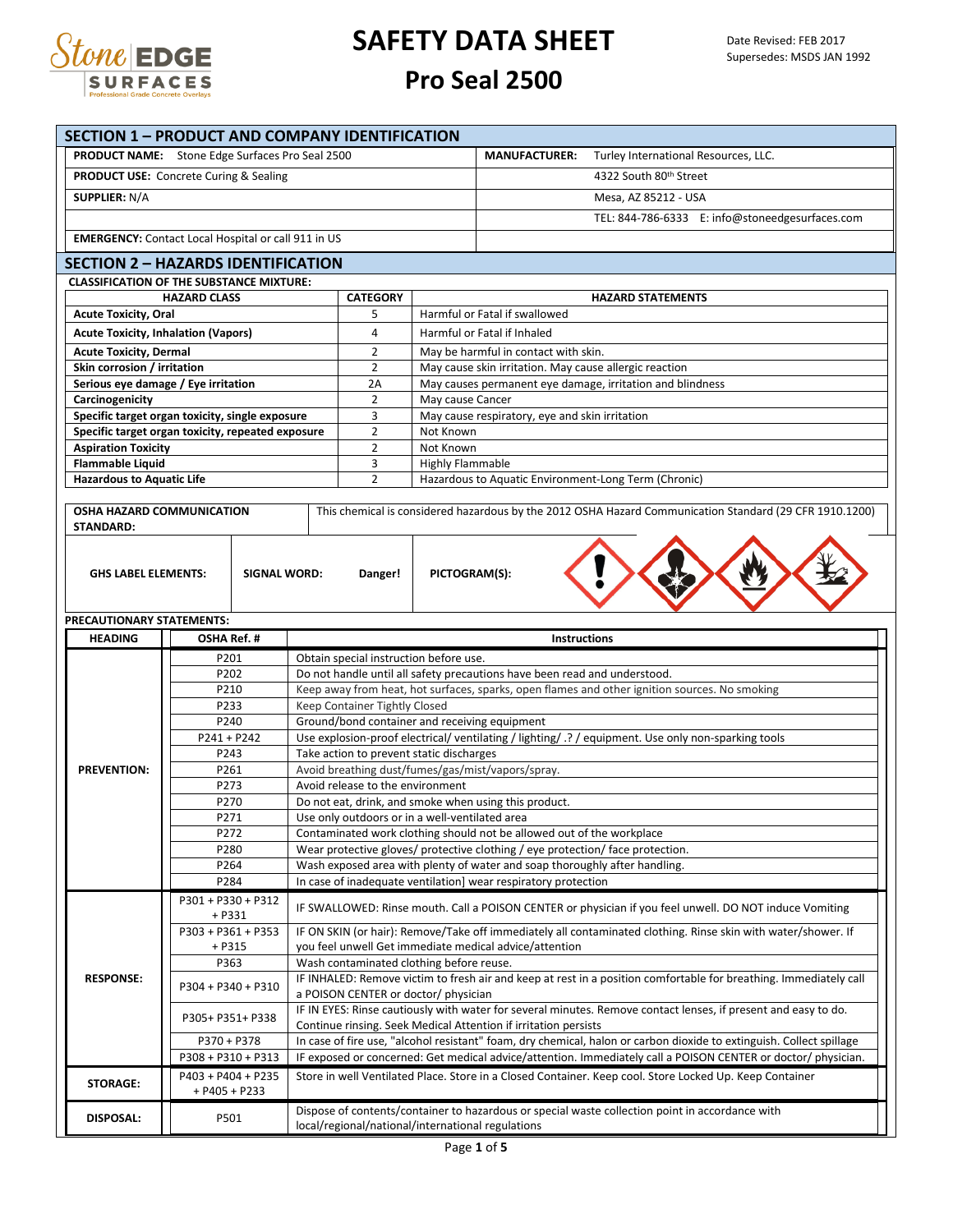

| <b>SECTION 3 - COMPOSITION / INFORMATION ON INGREDIENTS</b>                                                  |                                                                                          |                                                                                                                                                                                                                                 |                                                                                                                                                                                    |                                                                                                                                                        |                 |                   |                     |                   |  |  |
|--------------------------------------------------------------------------------------------------------------|------------------------------------------------------------------------------------------|---------------------------------------------------------------------------------------------------------------------------------------------------------------------------------------------------------------------------------|------------------------------------------------------------------------------------------------------------------------------------------------------------------------------------|--------------------------------------------------------------------------------------------------------------------------------------------------------|-----------------|-------------------|---------------------|-------------------|--|--|
| <b>Components</b>                                                                                            |                                                                                          |                                                                                                                                                                                                                                 | CAS#                                                                                                                                                                               | EC#                                                                                                                                                    |                 | Concentration, %  | <b>Trade Secret</b> |                   |  |  |
| Petroleum naphtha, light aromatic                                                                            | 64742-95-6                                                                               |                                                                                                                                                                                                                                 |                                                                                                                                                                                    |                                                                                                                                                        |                 | $60 - 100$        |                     |                   |  |  |
| Poly (methyl methacrylate/n-Butyl                                                                            | 28262-63-7                                                                               |                                                                                                                                                                                                                                 |                                                                                                                                                                                    | $10 - 30$                                                                                                                                              |                 |                   |                     | $\ast$            |  |  |
| methacrylate/Methacrylic acid)                                                                               |                                                                                          |                                                                                                                                                                                                                                 |                                                                                                                                                                                    |                                                                                                                                                        |                 |                   |                     |                   |  |  |
|                                                                                                              | *The exact percentage (concentration) of composition has been withheld as a trade secret |                                                                                                                                                                                                                                 |                                                                                                                                                                                    |                                                                                                                                                        |                 |                   |                     |                   |  |  |
|                                                                                                              |                                                                                          |                                                                                                                                                                                                                                 |                                                                                                                                                                                    |                                                                                                                                                        |                 |                   |                     |                   |  |  |
|                                                                                                              |                                                                                          |                                                                                                                                                                                                                                 |                                                                                                                                                                                    |                                                                                                                                                        |                 |                   |                     |                   |  |  |
| <b>SECTION 4 – FIRST AID MEASURES</b>                                                                        |                                                                                          |                                                                                                                                                                                                                                 |                                                                                                                                                                                    |                                                                                                                                                        |                 |                   |                     |                   |  |  |
| <b>EMERGENCY INFORMATION:</b>                                                                                |                                                                                          |                                                                                                                                                                                                                                 |                                                                                                                                                                                    | EYES: Immediately flush eye thoroughly with water. Remove contacts if easy to do. Continue                                                             |                 |                   |                     |                   |  |  |
| Stone Edge Surfaces Pro Seal 2500 is a clear liquid.<br>Move out person out of the dangerous area. Consult a |                                                                                          |                                                                                                                                                                                                                                 |                                                                                                                                                                                    | flushing eye for at least 15 minutes, including under lids. Call physician immediately.                                                                |                 |                   |                     |                   |  |  |
| physician. Provide this Safety Data Sheet to the doctor in                                                   |                                                                                          |                                                                                                                                                                                                                                 |                                                                                                                                                                                    | SKIN: Wash skin with cool water and pH-neutral soap or a mild detergent. Seek medical<br>treatment if irritation or inflammation develops or persists. |                 |                   |                     |                   |  |  |
| attendance. Use exposure controls or personal protection                                                     |                                                                                          |                                                                                                                                                                                                                                 |                                                                                                                                                                                    | <b>INHALATION:</b> Remove person to fresh air. If breathing is difficult, administer oxygen. If not                                                    |                 |                   |                     |                   |  |  |
| methods described in Section 8.                                                                              |                                                                                          |                                                                                                                                                                                                                                 |                                                                                                                                                                                    | breathing, give artificial respiration. Seek medical help if coughing and other symptoms do                                                            |                 |                   |                     |                   |  |  |
| Symptoms: Eye, Skin and respiratory Irritation.                                                              |                                                                                          |                                                                                                                                                                                                                                 |                                                                                                                                                                                    | not subside. Inhalation of large amounts require immediate medical attention.                                                                          |                 |                   |                     |                   |  |  |
| Note to Physician: Treat symptomatically. For additional                                                     |                                                                                          |                                                                                                                                                                                                                                 |                                                                                                                                                                                    | <b>INGESTION:</b> Do not induce vomiting. If conscious, have victim drink plenty of water and call                                                     |                 |                   |                     |                   |  |  |
| information, see Safety Data Sheet                                                                           |                                                                                          |                                                                                                                                                                                                                                 |                                                                                                                                                                                    | a physician immediately. Never give anything by mouth to an unconscious person                                                                         |                 |                   |                     |                   |  |  |
| <b>SECTION 5 - FIREFIGHTING MEASURES</b>                                                                     |                                                                                          |                                                                                                                                                                                                                                 |                                                                                                                                                                                    |                                                                                                                                                        |                 |                   |                     |                   |  |  |
| SUITABLE EXTINGUISHING MEDIA:                                                                                |                                                                                          |                                                                                                                                                                                                                                 |                                                                                                                                                                                    | Dry Chemical, Alcohol Resistant Foam, Halon or Carbon Dioxide                                                                                          |                 |                   |                     |                   |  |  |
| UNSUITABLE EXTINGUISHING MEDIA:                                                                              |                                                                                          |                                                                                                                                                                                                                                 |                                                                                                                                                                                    | CAUTION: Use of water spray when fighting fire may be inefficient.                                                                                     |                 |                   |                     |                   |  |  |
| SPECIFIC HAZARDS ARISING FROM THE CHEMICAL:                                                                  |                                                                                          |                                                                                                                                                                                                                                 |                                                                                                                                                                                    | In a fire or if heated a pressure increase may occur and the container may burst. May be ignited by<br>friction, heat, sparks or flames                |                 |                   |                     |                   |  |  |
| <b>HAZARDUS COMBUSTION PRODUCTS:</b>                                                                         |                                                                                          |                                                                                                                                                                                                                                 |                                                                                                                                                                                    | Carbon dioxide (CO2). Carbon monoxide                                                                                                                  |                 |                   |                     |                   |  |  |
| SPECIAL PROTECTIVE EQUIPMENT AND<br>PRECAUTIONS FOR FIRE-FIGHTERS:                                           |                                                                                          |                                                                                                                                                                                                                                 |                                                                                                                                                                                    | Wear self-contained breathing apparatus and protective suit.                                                                                           |                 |                   |                     |                   |  |  |
| <b>SECTION 6 - ACCIDENTAL RELEASE MEASURES</b>                                                               |                                                                                          |                                                                                                                                                                                                                                 |                                                                                                                                                                                    |                                                                                                                                                        |                 |                   |                     |                   |  |  |
| <b>EMERGENCY PROCEDURES:</b>                                                                                 |                                                                                          |                                                                                                                                                                                                                                 |                                                                                                                                                                                    | Keep unnecessary and unprotected personnel from entering spill area. Do not touch or walk through spilled                                              |                 |                   |                     |                   |  |  |
|                                                                                                              |                                                                                          | material.                                                                                                                                                                                                                       |                                                                                                                                                                                    |                                                                                                                                                        |                 |                   |                     |                   |  |  |
|                                                                                                              |                                                                                          |                                                                                                                                                                                                                                 |                                                                                                                                                                                    | Use personal protective equipment as required. P261 - Avoid breathing dust/fume/gas/mist/vapors/spray. Ensure                                          |                 |                   |                     |                   |  |  |
| <b>PROTECTIVE EQUIPMENT:</b>                                                                                 |                                                                                          |                                                                                                                                                                                                                                 |                                                                                                                                                                                    | adequate ventilation, especially in confined areas. Remove all sources of ignition. Evacuate personnel to safe areas.                                  |                 |                   |                     |                   |  |  |
|                                                                                                              |                                                                                          | Beware of vapors accumulating to form explosive concentrations. Vapors can accumulate in low areas.<br>Prevent further leakage or spillage if safe to do so. Dike and contain spill with inert absorbent materials, (e.g. sand, |                                                                                                                                                                                    |                                                                                                                                                        |                 |                   |                     |                   |  |  |
| PROPER METHODS OF CONTAINMENT:                                                                               |                                                                                          | earth, diatomaceous earth, vermiculite) and place in container for disposal according to local / national regulations                                                                                                           |                                                                                                                                                                                    |                                                                                                                                                        |                 |                   |                     |                   |  |  |
|                                                                                                              |                                                                                          | (see Section 13). Use clean non-sparking tools to collect absorbed material. Dispose according to local regulations                                                                                                             |                                                                                                                                                                                    |                                                                                                                                                        |                 |                   |                     |                   |  |  |
| <b>CLEANUP:</b>                                                                                              |                                                                                          | Pick up and transfer to properly labeled containers                                                                                                                                                                             |                                                                                                                                                                                    |                                                                                                                                                        |                 |                   |                     |                   |  |  |
|                                                                                                              |                                                                                          | Prevent from entering into soil, ditches, sewers, waterways and/or groundwater, basements or confined areas. Large                                                                                                              |                                                                                                                                                                                    |                                                                                                                                                        |                 |                   |                     |                   |  |  |
| <b>ENVIRONMENTAL PRECAUTIONS:</b>                                                                            |                                                                                          | spills in waterways may be hazardous. Inform the relevant authorities if the product has accessed waterways or<br>other natural areas. See Section 12 for more details.                                                         |                                                                                                                                                                                    |                                                                                                                                                        |                 |                   |                     |                   |  |  |
| <b>SECTION 7 - HANDLING AND STORAGE</b>                                                                      |                                                                                          |                                                                                                                                                                                                                                 |                                                                                                                                                                                    |                                                                                                                                                        |                 |                   |                     |                   |  |  |
|                                                                                                              |                                                                                          |                                                                                                                                                                                                                                 |                                                                                                                                                                                    | Do not handle until all safety precautions have been read and understood. Avoid contact with skin and eyes. Avoid breathing                            |                 |                   |                     |                   |  |  |
|                                                                                                              |                                                                                          |                                                                                                                                                                                                                                 |                                                                                                                                                                                    | dust/fume/gas/mist/vapors/spray. Keep away from heat, hot surfaces, sparks, open flames and other ignition sources. No smoking.                        |                 |                   |                     |                   |  |  |
| <b>PRECAUTIONS FOR</b><br><b>SAFE HANDLING:</b>                                                              |                                                                                          | Ground and bond container and receiving equipment. Take measures to prevent the buildup of electrostatic charge. Use non-sparking                                                                                               |                                                                                                                                                                                    |                                                                                                                                                        |                 |                   |                     |                   |  |  |
|                                                                                                              |                                                                                          |                                                                                                                                                                                                                                 | tools. Wash hands and skin thoroughly after handling. Use only outdoors or in a well-ventilated area. Wear protective<br>gloves/protective clothing/eye protection/face protection |                                                                                                                                                        |                 |                   |                     |                   |  |  |
| <b>PRECAUTIONS FOR</b>                                                                                       |                                                                                          |                                                                                                                                                                                                                                 |                                                                                                                                                                                    | Keep container tightly closed in a dry and well-ventilated place. Containers which are opened must be carefully resealed and kept                      |                 |                   |                     |                   |  |  |
| <b>STORAGE:</b>                                                                                              | upright to prevent leakage                                                               |                                                                                                                                                                                                                                 |                                                                                                                                                                                    |                                                                                                                                                        |                 |                   |                     |                   |  |  |
| <b>INCOMPATIBILITIES:</b>                                                                                    |                                                                                          |                                                                                                                                                                                                                                 |                                                                                                                                                                                    | Keep away from strong oxidizing agents, strong alkalis, and strong acids                                                                               |                 |                   |                     |                   |  |  |
| <b>SECTION 8 - PRECAUTIONS TO CONTROL EXPOSURE / PERSONAL PROTECTION</b>                                     |                                                                                          |                                                                                                                                                                                                                                 |                                                                                                                                                                                    |                                                                                                                                                        |                 |                   |                     |                   |  |  |
|                                                                                                              | OSHA's PERMISSABLE EXPOSURE LIMITS (PEL)                                                 |                                                                                                                                                                                                                                 |                                                                                                                                                                                    |                                                                                                                                                        |                 |                   |                     |                   |  |  |
|                                                                                                              |                                                                                          | <b>OSHA</b>                                                                                                                                                                                                                     | Cal/OSHA PEL                                                                                                                                                                       | ACGIH                                                                                                                                                  |                 | Cal/OSHA PEL      | <b>NIOSH IDLH</b>   |                   |  |  |
| <b>COMPONENTS</b>                                                                                            | CAS#                                                                                     | <b>PEL</b>                                                                                                                                                                                                                      | 8-hour TWA,                                                                                                                                                                        | 2017                                                                                                                                                   | <b>OSHA PEL</b> | 8-hour TWA,       | Up to $10$ -        | <b>NIOSH IDLH</b> |  |  |
|                                                                                                              |                                                                                          | ppm                                                                                                                                                                                                                             | ppm                                                                                                                                                                                | TLV 8-Hr<br>TWA, ppm                                                                                                                                   | $mg/m^{3(e)}$   | mg/m <sup>3</sup> | hour TWA,<br>ppm    | TWA, $mg/m3$      |  |  |
| Petroleum Naphtha, Light                                                                                     |                                                                                          |                                                                                                                                                                                                                                 |                                                                                                                                                                                    |                                                                                                                                                        | No Data         | No Data           | No Data             | No Data           |  |  |
| Aromatic                                                                                                     | 64742-95-6                                                                               | 100                                                                                                                                                                                                                             | 100                                                                                                                                                                                | No Data                                                                                                                                                |                 |                   |                     |                   |  |  |
| Copolymer of Styrene                                                                                         | 25153-46-2                                                                               | None                                                                                                                                                                                                                            | None                                                                                                                                                                               | None                                                                                                                                                   | None            | None              | None                | None              |  |  |
| and 2-Ethylhexylacrylate                                                                                     |                                                                                          | Established                                                                                                                                                                                                                     | Established                                                                                                                                                                        | Established                                                                                                                                            | Established     | Established       | Established         | Established       |  |  |
| <b>ENGINEERING CONTROLS:</b>                                                                                 |                                                                                          |                                                                                                                                                                                                                                 | General/Local ventilation recommended                                                                                                                                              |                                                                                                                                                        |                 |                   |                     |                   |  |  |
|                                                                                                              |                                                                                          |                                                                                                                                                                                                                                 |                                                                                                                                                                                    |                                                                                                                                                        |                 |                   |                     |                   |  |  |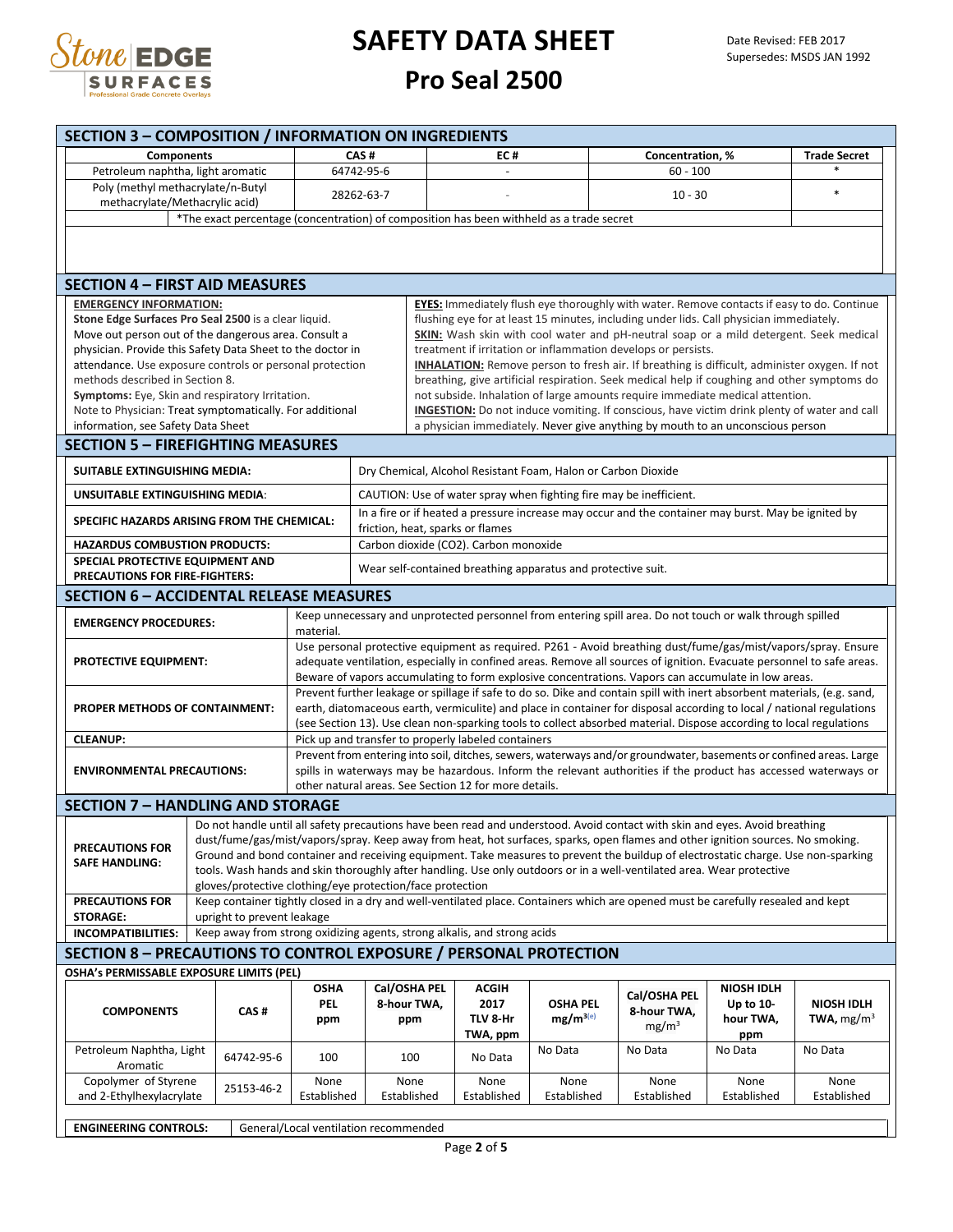

| PERSONAL PROTECTIVE EQUIPMENT (PPE).                                               |                                                                                                                                       |                                                                                                                                           |                                                                                                                                                                     |                                                                                  |                                                    |                                                                                                                      |                        |                                                                              |                                                                                         |  |  |
|------------------------------------------------------------------------------------|---------------------------------------------------------------------------------------------------------------------------------------|-------------------------------------------------------------------------------------------------------------------------------------------|---------------------------------------------------------------------------------------------------------------------------------------------------------------------|----------------------------------------------------------------------------------|----------------------------------------------------|----------------------------------------------------------------------------------------------------------------------|------------------------|------------------------------------------------------------------------------|-----------------------------------------------------------------------------------------|--|--|
| <b>RESPIRATORY</b>                                                                 | Use respiratory protection unless adequate local exhaust ventilation is provided or exposure assessment demonstrates that exposures   |                                                                                                                                           |                                                                                                                                                                     |                                                                                  |                                                    |                                                                                                                      |                        |                                                                              |                                                                                         |  |  |
| <b>PROTECTION:</b>                                                                 | are within recommended exposure guidelines. Where concentrations are above recommended limits or are unknown, appropriate             |                                                                                                                                           |                                                                                                                                                                     |                                                                                  |                                                    |                                                                                                                      |                        |                                                                              |                                                                                         |  |  |
|                                                                                    |                                                                                                                                       | respiratory protection should be worn. Follow OSHA respirator regulations (29 CFR 1910.134) and use NIOSH/MSHA approved respirators       |                                                                                                                                                                     |                                                                                  |                                                    |                                                                                                                      |                        |                                                                              |                                                                                         |  |  |
| <b>EYE PROTECTION:</b>                                                             |                                                                                                                                       | Wear face shield or safety glasses with side shields or goggles                                                                           |                                                                                                                                                                     |                                                                                  |                                                    |                                                                                                                      |                        |                                                                              |                                                                                         |  |  |
| <b>SKIN</b>                                                                        |                                                                                                                                       | Wear impervious protective clothing, including boots, gloves, lab coat, apron or coveralls, as appropriate, to prevent skin contact. Wear |                                                                                                                                                                     |                                                                                  |                                                    |                                                                                                                      |                        |                                                                              |                                                                                         |  |  |
| <b>PROTECTION:</b>                                                                 |                                                                                                                                       | chemical resistant gloves at minimum. Wash skin immediately upon contact. Wash hands at mealtime and end of shift. Handle in              |                                                                                                                                                                     |                                                                                  |                                                    |                                                                                                                      |                        |                                                                              |                                                                                         |  |  |
|                                                                                    | accordance with good industrial hygiene and safety practice. Wash hands before and after breaks and at the end of the work day.       |                                                                                                                                           |                                                                                                                                                                     |                                                                                  |                                                    |                                                                                                                      |                        |                                                                              |                                                                                         |  |  |
|                                                                                    | <b>SECTION 9 - PHYSICAL AND CHEMICAL PROPERTIES</b>                                                                                   |                                                                                                                                           |                                                                                                                                                                     |                                                                                  |                                                    |                                                                                                                      |                        |                                                                              |                                                                                         |  |  |
| <b>VISCOSITY</b>                                                                   |                                                                                                                                       | Unknown                                                                                                                                   |                                                                                                                                                                     |                                                                                  |                                                    | <b>APPERANCE:</b>                                                                                                    |                        |                                                                              | Transparent Liquid. May have slight                                                     |  |  |
|                                                                                    | <b>ODOR &amp; ODOR THRESHOLD:</b>                                                                                                     |                                                                                                                                           |                                                                                                                                                                     |                                                                                  |                                                    | <b>FLASH POINT:</b>                                                                                                  |                        |                                                                              | color due to performance additives                                                      |  |  |
| <b>BOILING POINT:</b>                                                              |                                                                                                                                       | Solvent<br>149 Deg. C                                                                                                                     |                                                                                                                                                                     |                                                                                  |                                                    |                                                                                                                      |                        | <b>MELTING POINT/Freezing Point:</b>                                         | 42 Deg. C (108 Deg. F)<br>Not Available                                                 |  |  |
| <b>EVAPORATION RATE:</b>                                                           |                                                                                                                                       |                                                                                                                                           | Not Available                                                                                                                                                       |                                                                                  |                                                    |                                                                                                                      |                        | <b>FLAMMABILITY (SOLID/GAS)</b>                                              | Not Relevant                                                                            |  |  |
| <b>VAPOR PRESSURE:</b>                                                             |                                                                                                                                       |                                                                                                                                           | Not Available                                                                                                                                                       |                                                                                  |                                                    |                                                                                                                      |                        | pH (IN WATER): (ASTM D 1293-95)                                              | Not Relevant                                                                            |  |  |
| <b>VAPOR DENSITY:</b>                                                              |                                                                                                                                       |                                                                                                                                           | .907 @ 70 Deg. F                                                                                                                                                    |                                                                                  |                                                    | <b>SOLUBILITY IN WATER:</b>                                                                                          |                        |                                                                              | Insoluble in Water                                                                      |  |  |
| <b>RELATIVE DENSITY</b>                                                            |                                                                                                                                       |                                                                                                                                           | Not Available                                                                                                                                                       |                                                                                  |                                                    |                                                                                                                      |                        | <b>UPPER/LOWER FLAMMABILITY</b>                                              | 1.0% Lower and<br>7.0% Upper                                                            |  |  |
|                                                                                    | PARTITION COEFFICIENT: n-octano/wtr.                                                                                                  |                                                                                                                                           | Not Available                                                                                                                                                       |                                                                                  |                                                    |                                                                                                                      |                        | <b>AUTO IGNITION TEMPERATURE</b>                                             | Not Available                                                                           |  |  |
|                                                                                    |                                                                                                                                       |                                                                                                                                           |                                                                                                                                                                     |                                                                                  |                                                    |                                                                                                                      |                        |                                                                              |                                                                                         |  |  |
|                                                                                    | <b>SECTION 10 - STABILITY AND REACTIVITY</b>                                                                                          |                                                                                                                                           |                                                                                                                                                                     |                                                                                  |                                                    |                                                                                                                      |                        |                                                                              |                                                                                         |  |  |
| <b>CHEMICAL STABILITY:</b>                                                         |                                                                                                                                       | Stable                                                                                                                                    |                                                                                                                                                                     |                                                                                  |                                                    |                                                                                                                      |                        |                                                                              |                                                                                         |  |  |
|                                                                                    |                                                                                                                                       |                                                                                                                                           | Hazardous Polymerization:                                                                                                                                           |                                                                                  |                                                    |                                                                                                                      |                        | Hazardous polymerization does not occur                                      |                                                                                         |  |  |
| <b>CHEMICAL REACTIVITY:</b>                                                        |                                                                                                                                       |                                                                                                                                           | Corrosion to Metals:                                                                                                                                                |                                                                                  |                                                    |                                                                                                                      |                        | No Data Available                                                            |                                                                                         |  |  |
|                                                                                    |                                                                                                                                       |                                                                                                                                           | <b>Oxidizing Properties:</b>                                                                                                                                        |                                                                                  |                                                    |                                                                                                                      |                        | No Data Available                                                            |                                                                                         |  |  |
| <b>CONDITIONS TO AVOID:</b>                                                        |                                                                                                                                       |                                                                                                                                           | Heat, flames and sparks                                                                                                                                             |                                                                                  |                                                    |                                                                                                                      |                        |                                                                              |                                                                                         |  |  |
| <b>INCOMPATIBILITY:</b>                                                            |                                                                                                                                       |                                                                                                                                           |                                                                                                                                                                     | Keep away from strong oxidizing agents, strong alkalis, and strong acids         |                                                    |                                                                                                                      |                        |                                                                              |                                                                                         |  |  |
|                                                                                    | <b>HAZARDOUS DECOMPOSITION:</b>                                                                                                       |                                                                                                                                           |                                                                                                                                                                     |                                                                                  |                                                    |                                                                                                                      |                        | Hazardous decomposition products formed under fire conditions, carbon oxides |                                                                                         |  |  |
|                                                                                    |                                                                                                                                       |                                                                                                                                           |                                                                                                                                                                     |                                                                                  |                                                    |                                                                                                                      |                        |                                                                              |                                                                                         |  |  |
|                                                                                    | <b>SECTION 11 - TOXOCOLOGY INFORMATION</b>                                                                                            |                                                                                                                                           |                                                                                                                                                                     |                                                                                  |                                                    |                                                                                                                      |                        |                                                                              |                                                                                         |  |  |
|                                                                                    |                                                                                                                                       |                                                                                                                                           |                                                                                                                                                                     |                                                                                  |                                                    |                                                                                                                      |                        |                                                                              |                                                                                         |  |  |
|                                                                                    | LIKELY ROUTES OF EXPOSURE:                                                                                                            |                                                                                                                                           |                                                                                                                                                                     | Skin, Eye and Ingestion Direct Contact, and Ingestion, and Inhalation of vapors. |                                                    |                                                                                                                      |                        |                                                                              |                                                                                         |  |  |
|                                                                                    | <b>Chemical Name</b>                                                                                                                  |                                                                                                                                           |                                                                                                                                                                     | Oral LD50<br>Dermal LD50                                                         |                                                    |                                                                                                                      | <b>Inhalation LC50</b> |                                                                              |                                                                                         |  |  |
|                                                                                    | Petroleum naphtha, light aromatic                                                                                                     |                                                                                                                                           |                                                                                                                                                                     |                                                                                  |                                                    |                                                                                                                      |                        |                                                                              | $> 5.2$ mg/L (Rat)                                                                      |  |  |
| 64742-95-6                                                                         |                                                                                                                                       |                                                                                                                                           |                                                                                                                                                                     |                                                                                  |                                                    |                                                                                                                      |                        | > 2000 mg/kg (Rabbit)                                                        | $4 h = 3400$ ppm (Rat) $4 h$                                                            |  |  |
| <b>SYMPTOMS OF EXPOSURE:</b>                                                       |                                                                                                                                       |                                                                                                                                           |                                                                                                                                                                     |                                                                                  |                                                    |                                                                                                                      |                        |                                                                              |                                                                                         |  |  |
|                                                                                    | May cause drowsiness or dizziness if inhaled. May cause respiratory irritation. Causes serious eye irritation. Causes skin irritation |                                                                                                                                           |                                                                                                                                                                     |                                                                                  |                                                    |                                                                                                                      |                        |                                                                              |                                                                                         |  |  |
|                                                                                    | <b>INGESTION:</b>                                                                                                                     |                                                                                                                                           |                                                                                                                                                                     | diarrhea.                                                                        |                                                    |                                                                                                                      |                        |                                                                              | Harmful or fatal if swallowed. Adverse symptoms may include, abdominal pain, nausea and |  |  |
|                                                                                    | <b>INHALATION:</b>                                                                                                                    | May cause respiratory tract irritation and coughing. Symptoms may include coughing,<br>difficult breathing and chest pain.                |                                                                                                                                                                     |                                                                                  |                                                    |                                                                                                                      |                        |                                                                              |                                                                                         |  |  |
|                                                                                    | <b>SKIN CORROSION</b>                                                                                                                 |                                                                                                                                           |                                                                                                                                                                     |                                                                                  |                                                    |                                                                                                                      |                        |                                                                              |                                                                                         |  |  |
| <b>ACUTE</b>                                                                       | <b>SKIN IRRITATION</b>                                                                                                                |                                                                                                                                           |                                                                                                                                                                     | Causes severe burns. Irritating to skin                                          |                                                    |                                                                                                                      |                        |                                                                              |                                                                                         |  |  |
| <b>TOXICITY</b>                                                                    | <b>IRRITATION</b>                                                                                                                     |                                                                                                                                           |                                                                                                                                                                     | Irritating to eyes, respiratory system and skin                                  |                                                    |                                                                                                                      |                        |                                                                              |                                                                                         |  |  |
|                                                                                    | <b>EYE DAMAGE &amp; IRRITATION</b>                                                                                                    |                                                                                                                                           |                                                                                                                                                                     |                                                                                  | Irritating to eyes. Risk of serious damage to eyes |                                                                                                                      |                        |                                                                              |                                                                                         |  |  |
|                                                                                    | <b>SINGLE EXPOSURE:</b>                                                                                                               | SPECIFIC TARGET ORGAN GENERAL TOXICITY                                                                                                    |                                                                                                                                                                     |                                                                                  |                                                    | This product contains components that may cause respiratory tract, eye and skin irritation<br>after single exposure. |                        |                                                                              |                                                                                         |  |  |
|                                                                                    | SPECIFIC TARGET ORGAN GENERAL TOXICITY<br><b>REPEAT EXPOSURE:</b>                                                                     |                                                                                                                                           |                                                                                                                                                                     | None known                                                                       |                                                    |                                                                                                                      |                        |                                                                              |                                                                                         |  |  |
|                                                                                    | <b>ASPIRATION HAZARD:</b>                                                                                                             |                                                                                                                                           |                                                                                                                                                                     | No Data Available                                                                |                                                    |                                                                                                                      |                        |                                                                              |                                                                                         |  |  |
|                                                                                    |                                                                                                                                       |                                                                                                                                           |                                                                                                                                                                     |                                                                                  |                                                    |                                                                                                                      |                        |                                                                              |                                                                                         |  |  |
|                                                                                    |                                                                                                                                       | <b>Respiratory and Skin Sensitizer:</b>                                                                                                   |                                                                                                                                                                     |                                                                                  | No Data Available                                  |                                                                                                                      |                        |                                                                              |                                                                                         |  |  |
| <b>CHRONIC</b><br><b>TOXICITY</b>                                                  | <b>Generative Cell Mutagenicity</b>                                                                                                   |                                                                                                                                           | No Data Available                                                                                                                                                   |                                                                                  |                                                    |                                                                                                                      |                        |                                                                              |                                                                                         |  |  |
|                                                                                    | Carcinogenicity: (Group 2B)                                                                                                           |                                                                                                                                           | Naphtha (petroleum), heavy aromatic (CAS#64742-94-5) Contains an ingredient, Cumene which is classified<br>by IARC as "possibly carcinogenic to humans" (Group 2B). |                                                                                  |                                                    |                                                                                                                      |                        |                                                                              |                                                                                         |  |  |
| <b>Reproductive Toxicity:</b><br>No Data Available                                 |                                                                                                                                       |                                                                                                                                           |                                                                                                                                                                     |                                                                                  |                                                    |                                                                                                                      |                        |                                                                              |                                                                                         |  |  |
| <b>General Product Warning:</b><br>May be harmful or fatal if swallowed. Flammable |                                                                                                                                       |                                                                                                                                           |                                                                                                                                                                     |                                                                                  |                                                    |                                                                                                                      |                        |                                                                              |                                                                                         |  |  |
|                                                                                    |                                                                                                                                       |                                                                                                                                           |                                                                                                                                                                     |                                                                                  |                                                    |                                                                                                                      |                        |                                                                              |                                                                                         |  |  |
|                                                                                    |                                                                                                                                       |                                                                                                                                           |                                                                                                                                                                     |                                                                                  |                                                    |                                                                                                                      |                        |                                                                              |                                                                                         |  |  |
|                                                                                    |                                                                                                                                       |                                                                                                                                           |                                                                                                                                                                     |                                                                                  |                                                    |                                                                                                                      |                        |                                                                              |                                                                                         |  |  |
|                                                                                    |                                                                                                                                       |                                                                                                                                           |                                                                                                                                                                     |                                                                                  |                                                    |                                                                                                                      |                        |                                                                              |                                                                                         |  |  |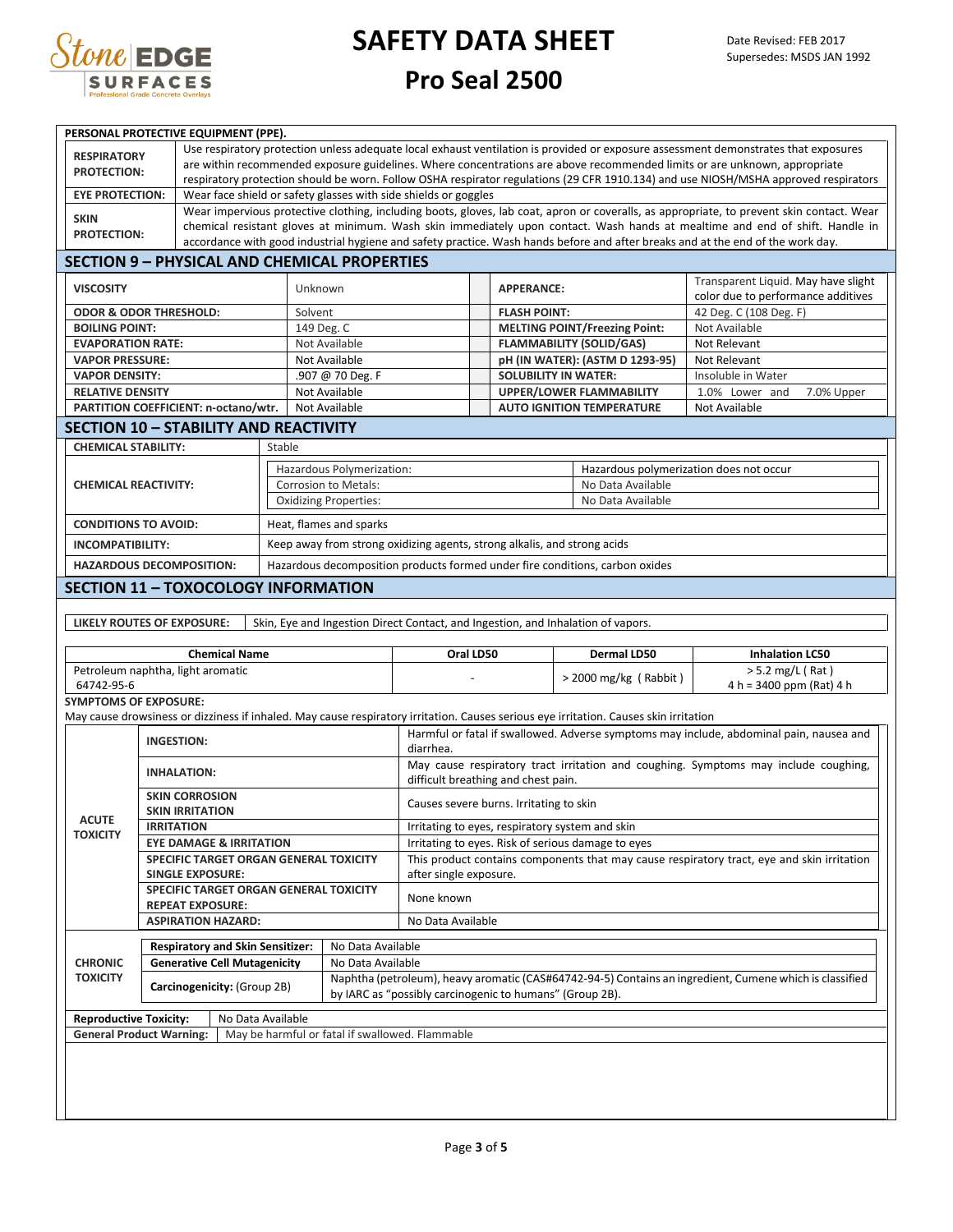

| <b>SECTIONS 12 - ECOLOGICAL INFORMATION</b>                                                                                                           |                                                                                                                          |                       |                    |                                                                                                                    |                      |            |                                                                                                                                         |  |                          |  |  |  |
|-------------------------------------------------------------------------------------------------------------------------------------------------------|--------------------------------------------------------------------------------------------------------------------------|-----------------------|--------------------|--------------------------------------------------------------------------------------------------------------------|----------------------|------------|-----------------------------------------------------------------------------------------------------------------------------------------|--|--------------------------|--|--|--|
|                                                                                                                                                       |                                                                                                                          |                       |                    |                                                                                                                    |                      |            | Material is expected to be harmful to aquatic organisms. May cause long-term adverse effects in the aquatic                             |  |                          |  |  |  |
|                                                                                                                                                       |                                                                                                                          |                       |                    | environment.<br><b>Chemical Name</b>                                                                               | Algae/aquatic plants |            | Fish                                                                                                                                    |  | Crustacea                |  |  |  |
| <b>ECOTOXICITY</b>                                                                                                                                    |                                                                                                                          |                       | Petroleum naphtha, |                                                                                                                    |                      |            |                                                                                                                                         |  |                          |  |  |  |
|                                                                                                                                                       |                                                                                                                          |                       |                    | light aromatic                                                                                                     |                      |            | 9.22: 96 h Oncorhynchus                                                                                                                 |  | 6.14: 48 h Daphnia magna |  |  |  |
|                                                                                                                                                       |                                                                                                                          |                       |                    | mykiss mg/L LC50<br>64742-95-6                                                                                     |                      |            |                                                                                                                                         |  | mg/L EC50                |  |  |  |
| PERSISTENCE AND DEGRADABILITY:                                                                                                                        |                                                                                                                          |                       |                    | No Data Available                                                                                                  |                      |            |                                                                                                                                         |  |                          |  |  |  |
| <b>BIOACCUMULATIVE POTENTIAL:</b>                                                                                                                     |                                                                                                                          |                       |                    | No Data Available                                                                                                  |                      |            |                                                                                                                                         |  |                          |  |  |  |
| <b>MOBILITY IN SOIL:</b>                                                                                                                              |                                                                                                                          |                       |                    | No Data Available                                                                                                  |                      |            |                                                                                                                                         |  |                          |  |  |  |
| <b>OTHER ADVERSE EFFECTS:</b><br><b>ECOTOXICITY TEST RESULTS: No Data is Available</b>                                                                |                                                                                                                          |                       |                    | No Data Available                                                                                                  |                      |            |                                                                                                                                         |  |                          |  |  |  |
|                                                                                                                                                       |                                                                                                                          |                       |                    |                                                                                                                    |                      |            |                                                                                                                                         |  |                          |  |  |  |
| <b>SECTION 13 - DISPOSAL CONSIDERATIONS</b>                                                                                                           |                                                                                                                          |                       |                    |                                                                                                                    |                      |            |                                                                                                                                         |  |                          |  |  |  |
|                                                                                                                                                       |                                                                                                                          |                       |                    |                                                                                                                    |                      |            | Under RCRA 40 CFR 261 this material is a hazardous waste. Dispose of in accordance with all federal, state, and local regulations. If   |  |                          |  |  |  |
| <b>PRODUCT DISPOSAL:</b>                                                                                                                              |                                                                                                                          |                       |                    | Contact a licensed professional waste disposal service to dispose of this material.                                |                      |            | uncertain of local requirements, contact the proper environmental authorities for information on waste disposal in your area.           |  |                          |  |  |  |
|                                                                                                                                                       |                                                                                                                          |                       |                    |                                                                                                                    |                      |            | Even after emptying, container may retain residues. Containers should be completely emptied and safely stored until appropriately       |  |                          |  |  |  |
| <b>CONTAINER DISPOSAL:</b>                                                                                                                            |                                                                                                                          |                       |                    |                                                                                                                    |                      |            | reconditioned or dispose of (contents/container) in accordance with local/regional/national/international regulations.                  |  |                          |  |  |  |
|                                                                                                                                                       |                                                                                                                          |                       |                    | <b>SECTION 14 - TRANSPORTATION CONSIDERATIONS</b>                                                                  |                      |            |                                                                                                                                         |  |                          |  |  |  |
| Land transport, U.S. DOT:                                                                                                                             |                                                                                                                          |                       |                    | organisms. May cause long-term adverse effects in the aquatic environment.                                         |                      |            | Combustible Liquid. Not regulated by domestic ground transportation. Material is expected to be harmful to aquatic                      |  |                          |  |  |  |
| Sea transport, IMDG                                                                                                                                   |                                                                                                                          |                       |                    | UN1263, PAINT RELATED MATERIAL, 3,                                                                                 |                      |            |                                                                                                                                         |  |                          |  |  |  |
| Air transport, IATA/ICAO:                                                                                                                             |                                                                                                                          |                       |                    | UN1263, PAINT RELATED MATERIAL, 3, III                                                                             |                      |            |                                                                                                                                         |  |                          |  |  |  |
|                                                                                                                                                       |                                                                                                                          |                       |                    |                                                                                                                    |                      |            | <b>SECTION 15 - REGULATORY INFORMATION</b> (Non-Mandatory Section as per OSHA: Not a Complete List)                                     |  |                          |  |  |  |
| <b>INTERNATIONAL INVENTORIES</b>                                                                                                                      |                                                                                                                          |                       |                    |                                                                                                                    |                      |            |                                                                                                                                         |  |                          |  |  |  |
| <b>TSCA</b>                                                                                                                                           |                                                                                                                          |                       |                    | United States Toxic Substances Control Act Section 8(b) Inventory<br>Complies                                      |                      |            |                                                                                                                                         |  |                          |  |  |  |
| <b>DSL/NDSL</b>                                                                                                                                       |                                                                                                                          |                       |                    | Canadian Domestic Substances List/Non-Domestic Substances List                                                     |                      |            |                                                                                                                                         |  | Complies                 |  |  |  |
| <b>EINECS/ELINCS</b>                                                                                                                                  |                                                                                                                          |                       |                    | European Inventory of Existing Chemical Substances/European List of Notified Chemical Substances                   |                      |            |                                                                                                                                         |  | Does not comply          |  |  |  |
| <b>ENCS</b>                                                                                                                                           |                                                                                                                          |                       |                    | Japan Existing and New Chemical Substances                                                                         |                      |            |                                                                                                                                         |  | Complies                 |  |  |  |
| <b>IECSC</b>                                                                                                                                          |                                                                                                                          |                       |                    | China Inventory of Existing Chemical Substances                                                                    |                      |            |                                                                                                                                         |  | Complies                 |  |  |  |
| <b>KECL</b>                                                                                                                                           |                                                                                                                          |                       |                    | Korean Existing and Evaluated Chemical Substances                                                                  |                      |            |                                                                                                                                         |  | Complies                 |  |  |  |
| <b>PICCS</b><br><b>AICS</b>                                                                                                                           |                                                                                                                          |                       |                    | Philippines Inventory of Chemicals and Chemical Substances                                                         |                      |            |                                                                                                                                         |  | Complies                 |  |  |  |
| <b>U.S. FEDERAL REGULATIONS</b>                                                                                                                       |                                                                                                                          |                       |                    | Australian Inventory of Chemical Substances                                                                        |                      |            |                                                                                                                                         |  | Complies                 |  |  |  |
|                                                                                                                                                       |                                                                                                                          |                       |                    |                                                                                                                    |                      |            | OSHA HCS: This product is a "Hazardous Chemical" as defined by the OSHA Hazard Communication Standard, 29CFR 1910.1200.                 |  |                          |  |  |  |
| <b>SARA 313</b>                                                                                                                                       |                                                                                                                          |                       |                    |                                                                                                                    |                      |            | Section 313 of Title III of the Superfund Amendments and Reauthorization Act of 1986 (SARA). This product does not contain any          |  |                          |  |  |  |
|                                                                                                                                                       |                                                                                                                          |                       |                    |                                                                                                                    |                      |            | chemicals which are subject to the reporting requirements of the Act and Title 40 of the Code of Federal Regulations, Part 372          |  |                          |  |  |  |
|                                                                                                                                                       |                                                                                                                          | Acute health hazard   |                    |                                                                                                                    |                      | Yes        |                                                                                                                                         |  |                          |  |  |  |
| <b>SARA 311/312</b>                                                                                                                                   |                                                                                                                          | Chronic Health Hazard |                    |                                                                                                                    |                      | Yes        |                                                                                                                                         |  |                          |  |  |  |
| Hazard                                                                                                                                                |                                                                                                                          | Fire hazard           |                    |                                                                                                                    |                      | Yes<br>Yes |                                                                                                                                         |  |                          |  |  |  |
| <b>Categories</b>                                                                                                                                     |                                                                                                                          | Reactive Hazard       |                    | Sudden release of pressure hazard                                                                                  |                      |            |                                                                                                                                         |  |                          |  |  |  |
|                                                                                                                                                       |                                                                                                                          |                       |                    |                                                                                                                    |                      | No         | This product contains the following substances which are regulated pollutants pursuant to the Clean Water Act (40 CFR 122.21 and 40 CFR |  |                          |  |  |  |
| <b>Clean Water Act</b>                                                                                                                                | 122.42)                                                                                                                  |                       |                    |                                                                                                                    |                      |            |                                                                                                                                         |  |                          |  |  |  |
| Clean Air Act                                                                                                                                         | Ozone Depleting Substances (ODS): This product does not contain and is not manufactured with ozone depleting substances. |                       |                    |                                                                                                                    |                      |            |                                                                                                                                         |  |                          |  |  |  |
|                                                                                                                                                       |                                                                                                                          |                       |                    | Hazardous Air Pollutants, OSHA, Section 112(b), Table Z-1 and Table Z-3:                                           |                      |            |                                                                                                                                         |  |                          |  |  |  |
| This material, as supplied, contains one or more substances regulated as a hazardous substance under the Comprehensive Environmental<br><b>CERCLA</b> |                                                                                                                          |                       |                    |                                                                                                                    |                      |            |                                                                                                                                         |  |                          |  |  |  |
| Response Compensation and Liability Act (CERCLA) (40 CFR 302)<br><b>US STATE REGULATIONS (If Known)</b>                                               |                                                                                                                          |                       |                    |                                                                                                                    |                      |            |                                                                                                                                         |  |                          |  |  |  |
|                                                                                                                                                       | <b>STATE</b>                                                                                                             |                       |                    |                                                                                                                    |                      |            | <b>INFORMATION</b>                                                                                                                      |  |                          |  |  |  |
| CA Proposition 65                                                                                                                                     |                                                                                                                          |                       |                    | This product contains chemicals known to the state of California to cause birth defects or other reproductive harm |                      |            |                                                                                                                                         |  |                          |  |  |  |
| U.S. State Right-to-Know Regulations                                                                                                                  |                                                                                                                          |                       |                    | Unknown                                                                                                            |                      |            |                                                                                                                                         |  |                          |  |  |  |
| U.S. EPA Label Information                                                                                                                            |                                                                                                                          |                       |                    | Unknown                                                                                                            |                      |            |                                                                                                                                         |  |                          |  |  |  |
|                                                                                                                                                       |                                                                                                                          |                       |                    |                                                                                                                    |                      |            |                                                                                                                                         |  |                          |  |  |  |